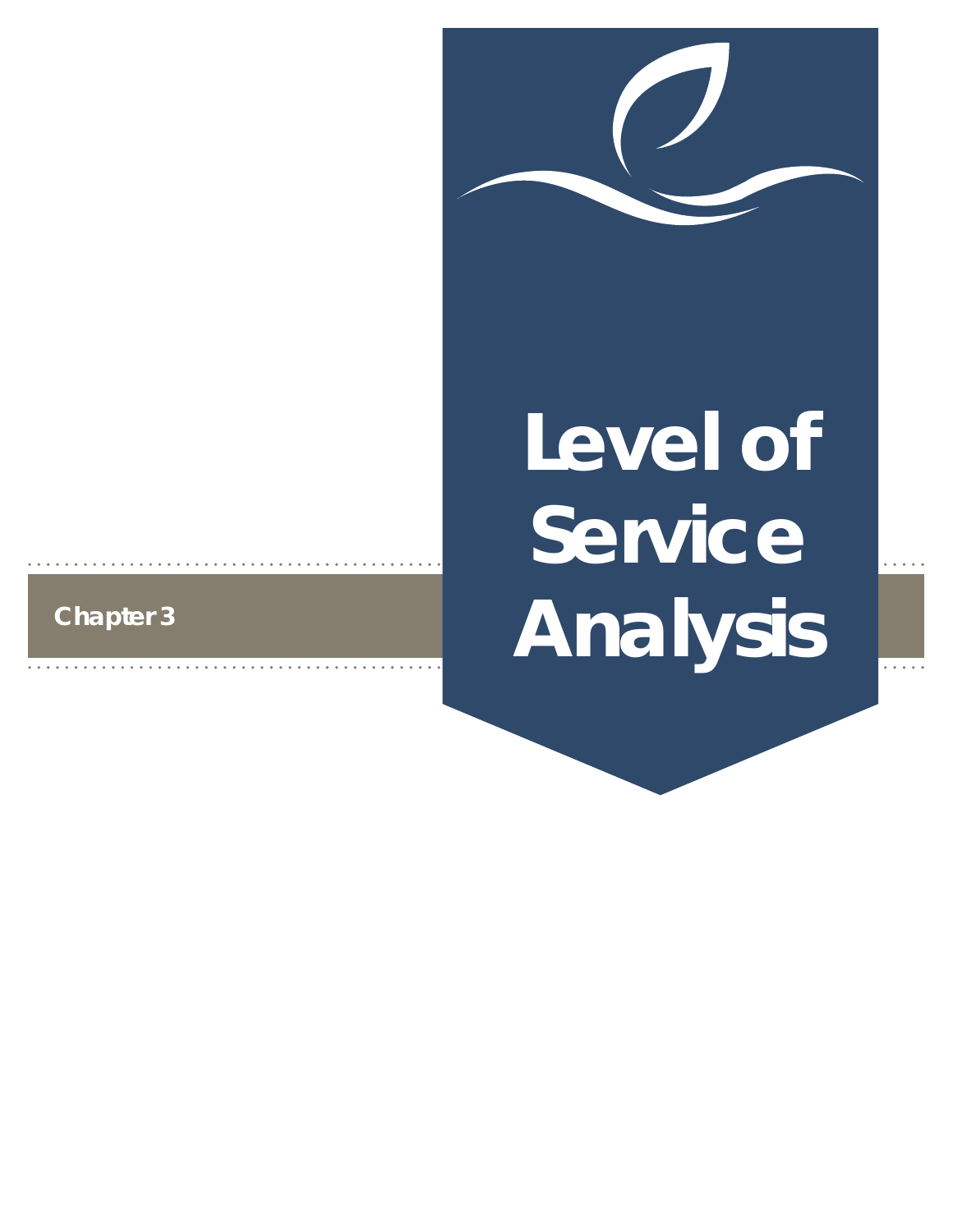## **Level of Service Analysis**

The purpose of a level of service (LOS) analysis is to determine how well the existing City of Manhattan Park and Recreation system is meeting the needs of City residents. According to the National Recreation and Parks Association (NRPA), the basic definition of LOS is expressed as an allocation mechanism for the delivery of park and recreation facilities throughout a community. By adopting LOS standards, a community in essence says that all residents, regardless if they pay taxes or use the park and recreation facilities, have equal opportunity to share in the basic services in the standards. The consulting team examined LOS standards from a two-tiered perspective: on a macro level, through a general overview of existing Manhattan Parks and Recreation facilities, and on a micro level that examined individual City facilities and programs.

Several strategies may be used to assess and measure need for park and recreation facilities and programs. One common method compares supply of park and recreation facilities against demand. If demand is less than supply then there is a surplus or excess capacity and no immediate need for additional facilities. One technique that has proven to be effective and is relatively easy to understand is to develop a level of service standard. Park and recreation facility LOS illustrate the opportunities through the availability of park and recreation facilities in a community and is typically calculated in terms of facilities per 1,000 population. Currently, the City of Manhattan has no LOS standards for recreation and sport facilities.

For the tables that follow, the number of City facilities is compared against the NRPA guidelines for park and recreation facilities. Though informative, these are guidelines that were last revised in 1990 and consequently may not directly pertain to Manhattan. It should be noted that the NRPA standards do not contain guidelines for some facilities that communities tend to need including senior centers, teen centers, outdoor event space and indoor event space.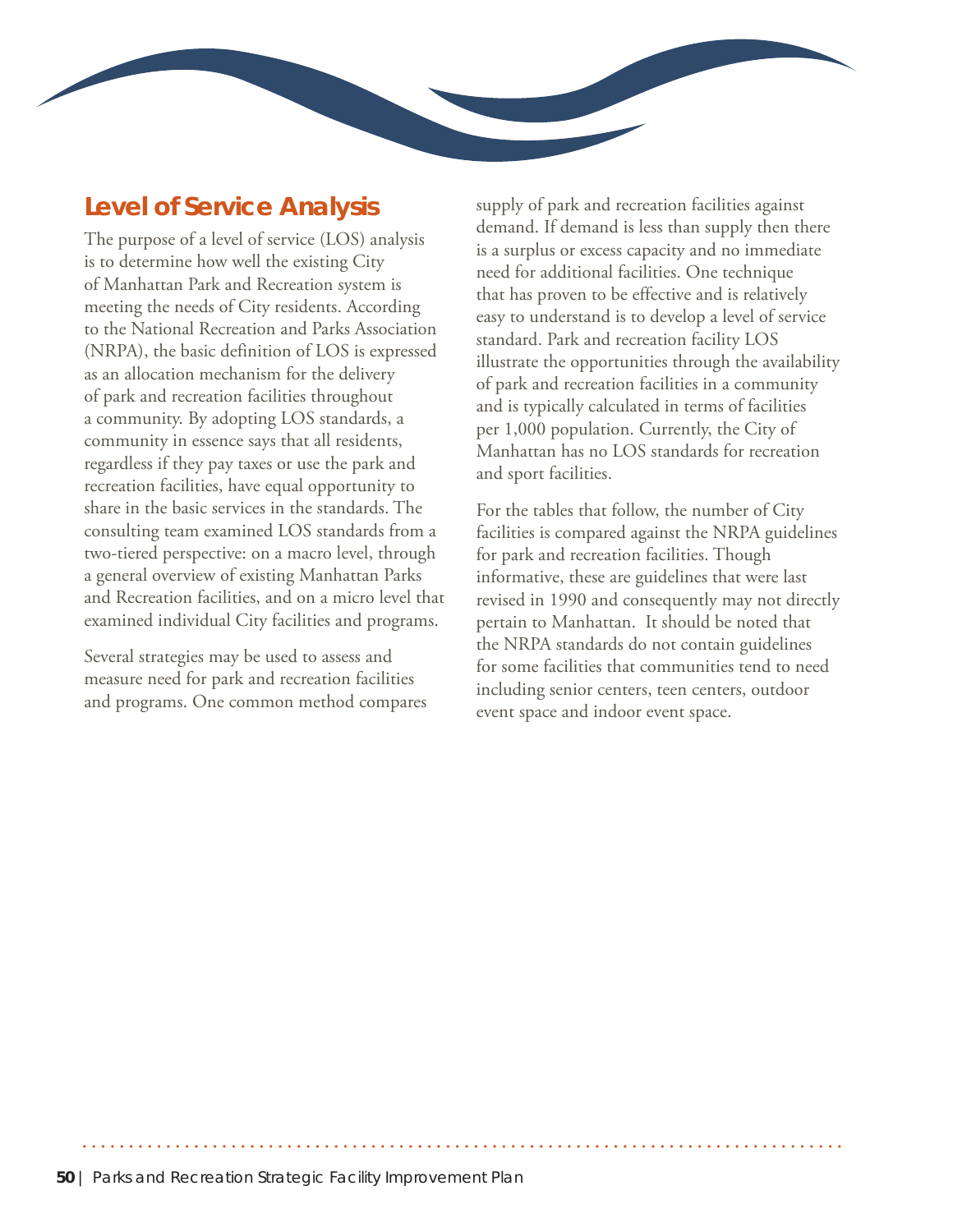

Table A is a summary of the Manhattan LOS calculations. The number of facilities needed in the City to meet NRPA standards was calculated by taking the population estimate and dividing it by the number of facilities in the City to arrive at the population served per facility. This

number is then subtracted from the number of facilities operated by the City to find the surplus or deficiency. As indicated in Chapter 2, City of Manhattan 2014 population estimate is 56,530 and 2019 population estimate is 60,897.

| <b>NRPA Population</b><br><b>Standard per</b><br><b>Facility</b> | Population<br><b>Served</b> per<br><b>Facility</b> | <b>Activity</b>         | Existing # of<br><b>City Facilities</b> | <b>Surplus or</b><br>Deficiency<br>2014 | <b>Surplus or</b><br>Deficiency<br>2019 |
|------------------------------------------------------------------|----------------------------------------------------|-------------------------|-----------------------------------------|-----------------------------------------|-----------------------------------------|
| 5,000                                                            | 11,306                                             | Baseball                |                                         | $-6$                                    | $-7$                                    |
| 30,000                                                           | 11,306                                             | <b>Baseball Lighted</b> |                                         | 4                                       |                                         |
| 5,000                                                            | 3,325                                              | Softball                | 17                                      | 4                                       |                                         |
| 20,000                                                           | 6,281                                              | Swimming Pools          | $\overline{Q}$                          |                                         | $\circ$                                 |
| 20,000                                                           |                                                    | Football                |                                         | $-2$                                    | $-3$                                    |
| 10,000                                                           | 4,348                                              | Soccer                  | 13                                      |                                         |                                         |
| 2,000                                                            | 6,281                                              | Tennis                  | 9                                       | $-19$                                   | $-21$                                   |
| 5,000                                                            | 8,697                                              | Basketball              | 6.5                                     | $-4$                                    | $-5$                                    |
| 5,000                                                            | 11,306                                             | Volleyball              |                                         | $-6$                                    | $-7$                                    |

#### **Table A - Level of Service Comparison**

When the NRPA standards are compared against the City of Manhattan inventory of existing facilities in 2014 the City of Manhattan is currently deficient in:

- Football Fields
- Baseball Fields
- Tennis Courts
- Basketball courts
- Volleyball Courts

As demand for public recreation increases, public entities are increasingly considering new cost effect methods for financing capital and operating costs. In the case of Manhattan, the City and School District share a common tax base and sharing resources not only represent sound public policy but is also viewed positively by the tax payers. As a result, the City of Manhattan and UDS 383 have a partnership in place that shares resources and facilities. This partnership helps reduce unnecessary duplication of facilities and programs, allowing tax dollars to be invested in a cost effective manner. Access to school facilities, when not being used for school curriculum and sports, needs to be considered as part of the LOS comparison. The following table overlays the School District facilities into the analysis.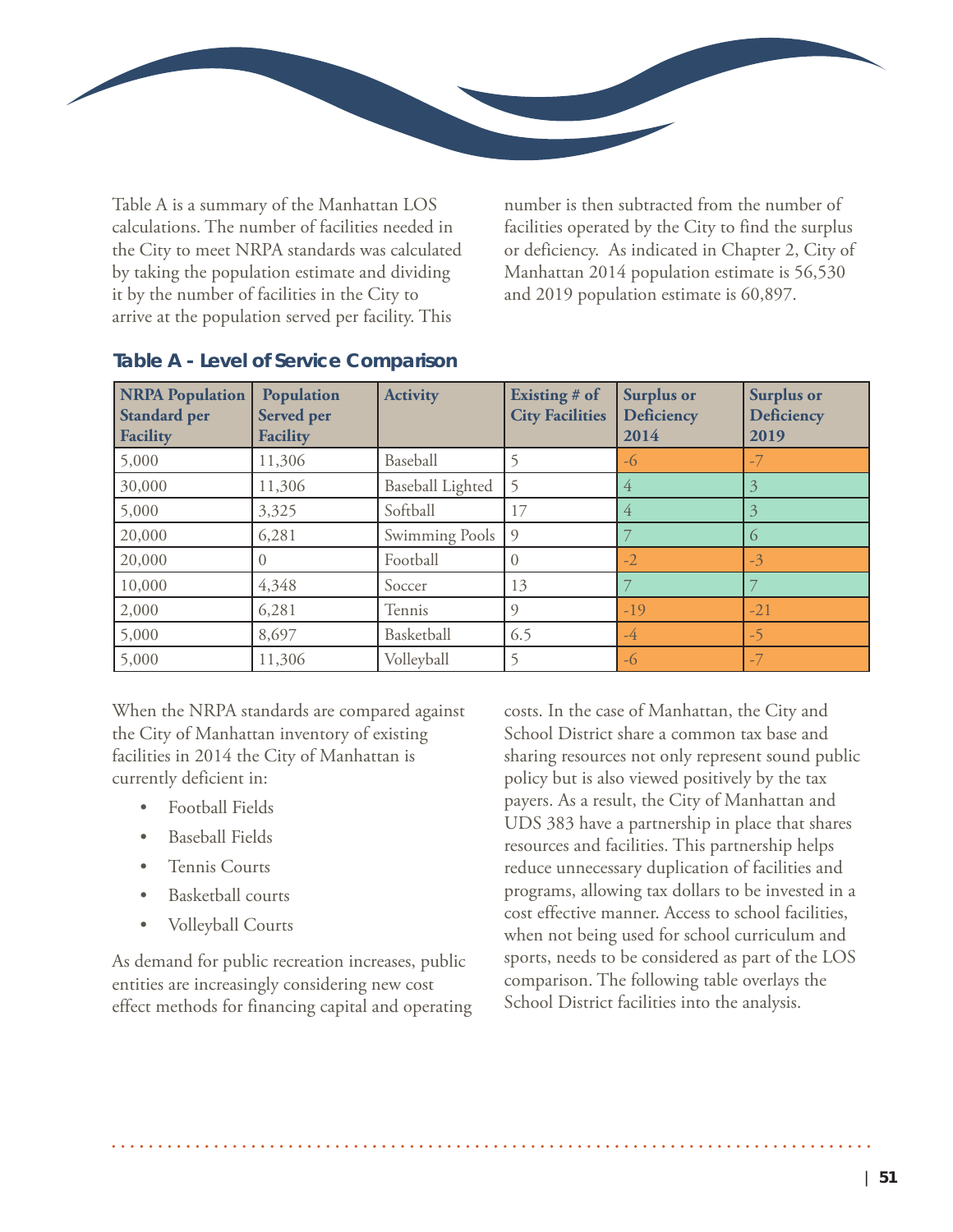

| <b>NRPA Population</b><br><b>Standard per</b><br><b>Facility</b> | <b>Activity</b>     | Existing # of<br><b>City Facilities</b> | <b>Surplus or</b><br>Deficiency<br>2014 | Existing # of<br><b>USD 383 and</b><br>County<br><b>Facilities</b> | <b>Surplus or</b><br><b>Deficiency</b><br>2014 |
|------------------------------------------------------------------|---------------------|-----------------------------------------|-----------------------------------------|--------------------------------------------------------------------|------------------------------------------------|
| 5,000                                                            | Baseball            | 5                                       | $-6$                                    | 6                                                                  | $\overline{0}$                                 |
| 30,000                                                           | Baseball<br>Lighted | 5                                       | 4                                       | $\Omega$                                                           | 4                                              |
| 5,000                                                            | Softball            | 17                                      | 4                                       | 6                                                                  | 10                                             |
| 20,000                                                           | Swimming<br>Pools   | 3                                       |                                         | $\left($                                                           | 0                                              |
| 20,000                                                           | Football            | $\overline{0}$                          | $-2$                                    | 5                                                                  | $\mathfrak{Z}$                                 |
| 10,000                                                           | Soccer              | 13                                      |                                         | 6                                                                  | 13                                             |
| 2,000                                                            | Tennis              | 9                                       | $-19$                                   | 16                                                                 | $-3$                                           |
| 5,000                                                            | Basketball          | 6                                       | $-4$                                    | 24                                                                 | 20                                             |
| 5,000                                                            | Volleyball          | 5                                       | $-6$                                    | 14                                                                 | 11                                             |

**Table B – Level of Service Comparison with USD 383 and Riley County Included**

Although the USD 383 and Riley County facilities have been included in the LOS comparison above it should be noted that some of the school facilities are too small to accommodate Park and Recreation programs. Many of the elementary schools have small gyms with CVT tile floors that are not the size or quality to meet City program needs. Also the school curriculum and sport needs at the middle school and high school facilities are significant and consequently these spaces are largely unavailable to the public and recreation programming at these schools is limited.

The outdoor sports facilities at Kansas State University have limited public access in the evenings and during the summer months when KSU students and programs are not using the facilities. These facilities are owned privately and consequently were not included in the level of service comparison. For an activity like tennis the availability of courts to the public, although limited, is adequate to meet the NRPA standards for the number of tennis courts needed to support the tennis interest in the community.

The local Optimist Club, a not-for-profit organization, operates Optimist Park that contains five ball fields that are used to support the baseball and softball in the community. As with the KSU facilities the Optimist Park facilities were not included in the LOS comparison but it is recognized that Optimist Park plays a significant role in serving the community, including Manhattan Parks and Recreation Department programs.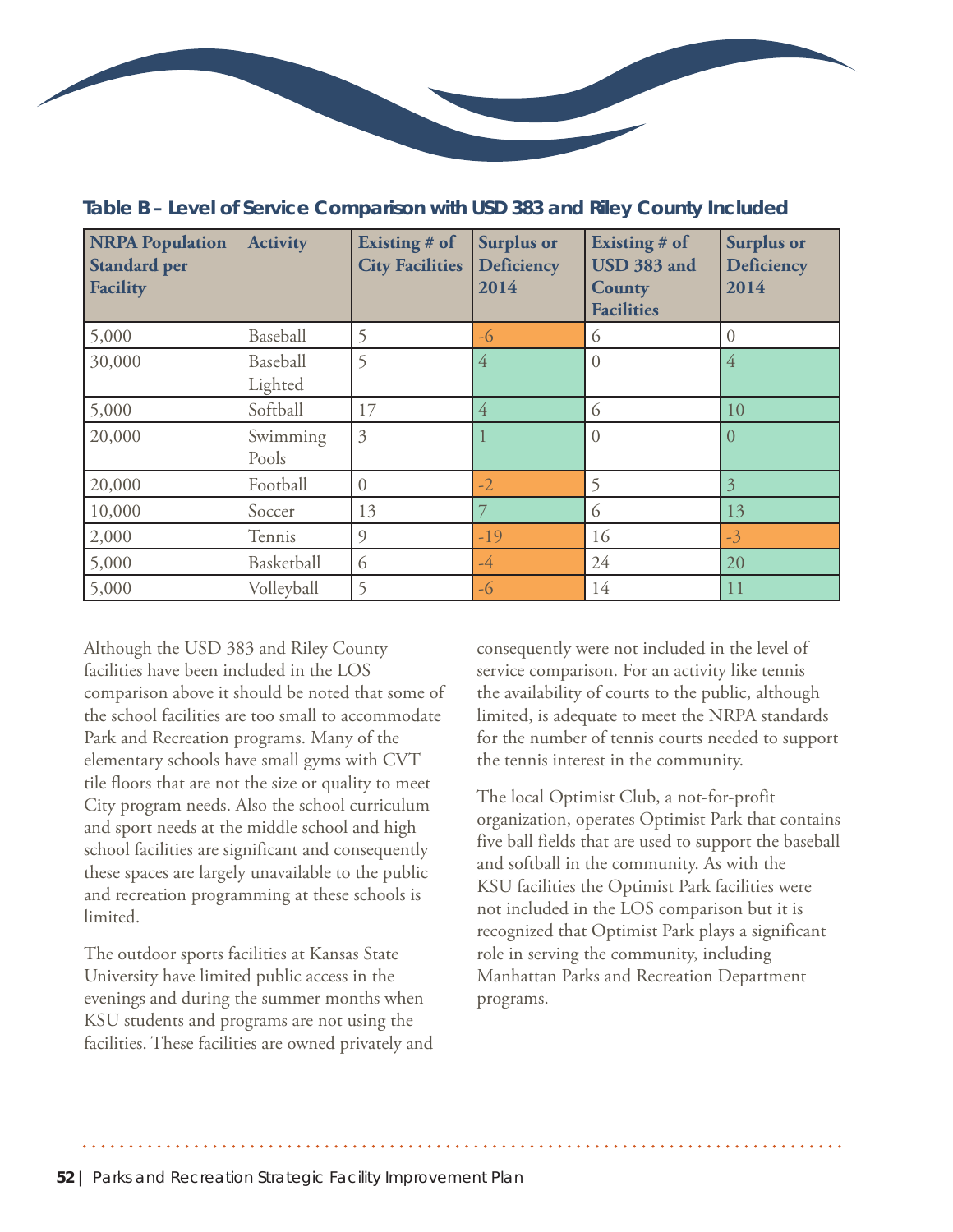### **Table C – Level of Service for Park Land**

| 2014 Level of Service Analysis (LOS) Acreage                             |           |  |  |  |
|--------------------------------------------------------------------------|-----------|--|--|--|
| 2014 Population                                                          | 56,530    |  |  |  |
| NRPA Standards LOS (Acres/1000 population)                               | 10        |  |  |  |
| Acres Needed to Meet 2014 Population                                     | 565 acres |  |  |  |
|                                                                          |           |  |  |  |
| Park Acreage (City Owned)                                                | 607 acres |  |  |  |
| Actual Acres per 1000 people (City Owned)                                | 10.73     |  |  |  |
|                                                                          |           |  |  |  |
| Park Acreage (City, County, KSU Owned) <sup>1</sup>                      | 912 acres |  |  |  |
| Actual Acres per 1000 people (City, County, USD, KSU Owned) <sup>1</sup> | 16.20     |  |  |  |

| 2019 Level of Service Analysis (LOS) Acreage                             |           |  |  |  |
|--------------------------------------------------------------------------|-----------|--|--|--|
| 2019 Population                                                          | 60,897    |  |  |  |
| NRPA Standards LOS (Acres/1000 population)                               | 10        |  |  |  |
| Acres Needed to Meet 2019 Population                                     | 608 acres |  |  |  |
|                                                                          |           |  |  |  |
| Park Acreage (City Owned)                                                | 607 acres |  |  |  |
| Actual Acres per 1000 people (City Owned)                                | 9.97      |  |  |  |
|                                                                          |           |  |  |  |
| Park Acreage (City, County, KSU Owned) <sup>1</sup>                      | 912 acres |  |  |  |
| Actual Acres per 1000 people (City, County, USD, KSU Owned) <sup>1</sup> | 14.98     |  |  |  |

Acreage of parkland per 1,000 residents remains the most common technique of expressing equal opportunity, even though local conditions and needs vary greatly between communities. One of the underlying principles of LOS is that most communities believe that significant open space should be set aside for park and recreation facilities. There is no universal standard that defines minimally acceptable number of acres per 1,000 people. It is up to the Manhattan community to determine what is appropriate for its own needs. That being said, the NRPA LOS standard for park acres in a community is 10

acres per 1,000 people. With this in mind, Table C compares the existing park acreage to LOS standards.

Based on this information, it appears the City of Manhattan currently has adequate park land to slightly exceed the NRPA standard for park acreage. As the population of Manhattan continues to increase the level of service for park acreage will decrease based solely on City owned park land. However, when City owned park land is combined with publicly accessible park land owned by Riley County, USD 383 Schools, and

*1 Includes all acres of publicly accessible park land owned by City of Manhattan, Riley County (CiCO Park, Fairmont Park), USD 383 Schools (CiCo Park), and KSU (Washington Marlatt Park).*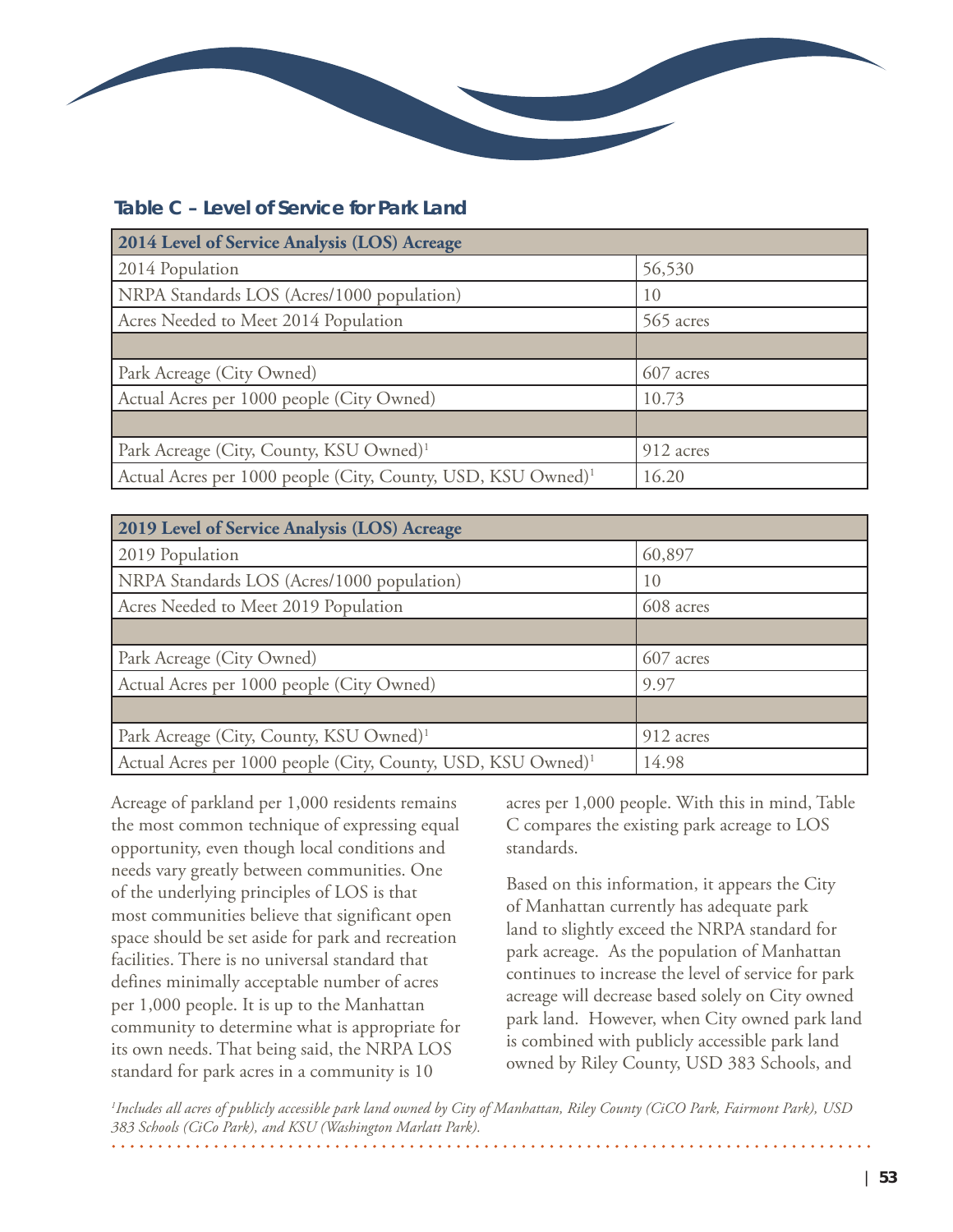

KSU the Manhattan community is provided with 14.98 acres of park land per 1,000 people based on 2019 population projections - well above the NRPA standard of 10 acres per 1,000 people.

In addition to applying LOS standards to the existing inventory of Park and Recreation facilities in Manhattan, a comparison to other communities is possible. NRPA launched a benchmarking initiative in 2011 called PRORAGIS (Park and Recreation Operating Ratio and Geographic Information System) The City of Manhattan is not registered

with PRORAGIS at this time so four other communities were selected by the consulting team for benchmarking the inventory of space against the City of Manhattan. This comparison is not to imply that the City of Manhattan has excess or deficiencies with park and recreation facilities but rather just a comparison to the level of service in other communities.

For the purposes of this benchmark exercise two Midwest University Cities were selected along with two Kansas municipalities with similar population were selected for the comparison.

| 2014 Level of Service Comparison |           |                |                |                |                |
|----------------------------------|-----------|----------------|----------------|----------------|----------------|
|                                  | Manhattan | Lenexa         | Lawrence       | Columbia       | Salina         |
| Population Estimate              | 56,530    | 50,344         | 90,811         | 115,275        | 47,646         |
| Pool                             | 3         | 3              | 4              | 5              | $\mathfrak{2}$ |
| Gymnasium                        |           |                | 14             |                |                |
| Volleyball                       | 5         | 5              | 5              | 17             | $\mathfrak{Z}$ |
| Soccer                           | 13        | 11             | 21             | 35             | 13             |
| Baseball                         | 5         | 6              | 17             | 24             | 20             |
| Softball                         | 17        | 6              | 8              | 10             | $\mathcal{O}$  |
| Lighted Baseball                 | 5         | $\overline{0}$ | 3              | 10             | 11             |
| Basketball                       | 6         | 10             | 16             | 26             | 5              |
| Tennis                           | 9         | 14             | 10             | 45             | 15             |
| Football                         | $\Omega$  | 11             | 8              | $\mathcal{O}$  | $\mathfrak{Z}$ |
| Disc Golf                        | 1.5       | $.5^{2}$       | $\mathfrak{2}$ | 3 <sup>3</sup> | $\mathfrak{2}$ |
|                                  |           |                |                |                |                |
| Mini Parks                       | 4         | 15             | 13             | 23             | 12             |
| Neighborhood Parks               | 14        | 11             | 12             | 22             | 6              |
| <b>Community Parks</b>           | 10        | 5              | 10             | 23             | 5              |

#### **Table D – LOS Benchmark Comparison**

*2 Reflects a 9-hole Disc Golf Course*

*3 Includes new course planned in Staum Road Park*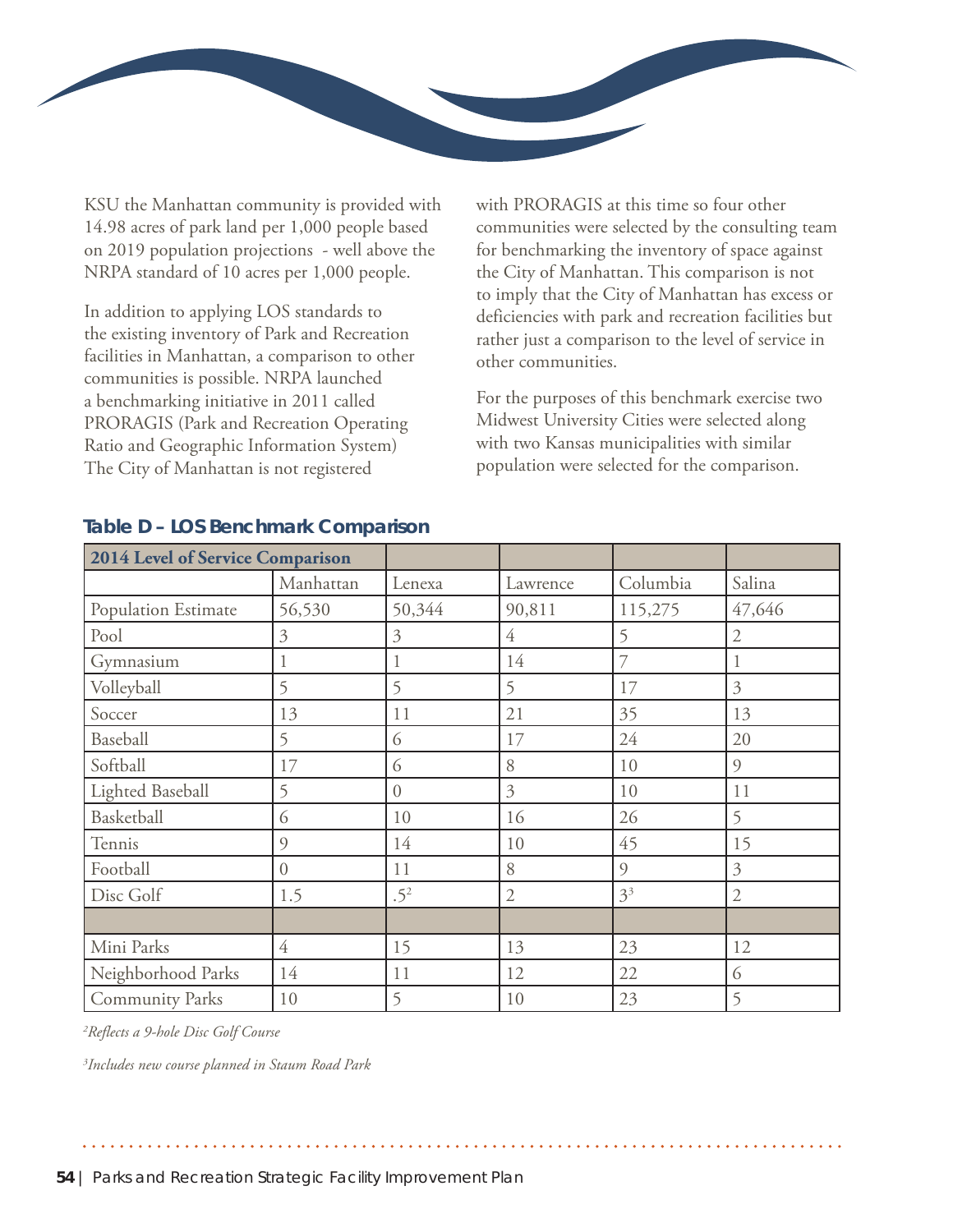As an extension of the Level of Service Analysis portion of the plan the following section outlines the various individual facilities evaluated as part of this project. It is important to note that the commentary and recommendations included in this section reflect industry trends across the country. It is also important to note that recommendations with regards to operations are made with industry standards and best practices in mind.

The following parks and facilities were toured by the consulting team:

#### **Parks**

- City Park
- Girl Scout Park
- Optimist Park
- Warner Park
- Frank Anneberg Park
- CiCo Park
- Eisenhower Baseball Complex
- Northview Park / Pool
- Northeast Park
- Fairmont Park
- Colorado Park
- Douglass Park
- Griffith Park
- Long's Park
- Sojourner Truth Park
- Possible Park on K-18

#### **Indoor Facilities**

- City Auditorium
- Community House
- Douglass Center
- Douglass Annex

#### **Indoor Recreation Facility Trends**

The hottest trend in aquatics is the leisure pool concept. This idea of incorporating slides, current channels, fountains, zero depth entry and other water features into a pool's design has proved to be extremely popular for the recreational user. The age of the conventional pool in most recreational settings has been greatly diminished. Leisure pools appeal to the younger children (who are the largest segment of the population that swim) and to families. These types of facilities are able to attract and draw larger crowds and people tend to come from a further distance and stay longer to utilize such pools. This all translates into the potential to sell more admissions and increase revenues. It is estimated conservatively that a leisure pool can generate up to 20% to 25% more revenue than a comparable conventional pool and the cost of operation, while being higher, has been offset through increased revenues. Of note is the fact that patrons seem willing to pay a higher user fee at a leisure pool than a conventional aquatics facility.

Another trend that is growing more popular in the aquatic's field is the development of a raised temperature therapy pool for rehabilitation programs. This has usually been done in association with a local health care organization or a physical therapy clinic. The medical organization either provides capital dollars for the construction of the pool or agrees to purchase so many hours of pool time on an annual basis. This form of partnership has proven to be appealing to both the medical side and the organization that operates the facility. The medical sector receives the benefit of a larger aquatic center, plus other amenities that are available for their use, without the capital cost of building the structure. In addition, they are able to develop a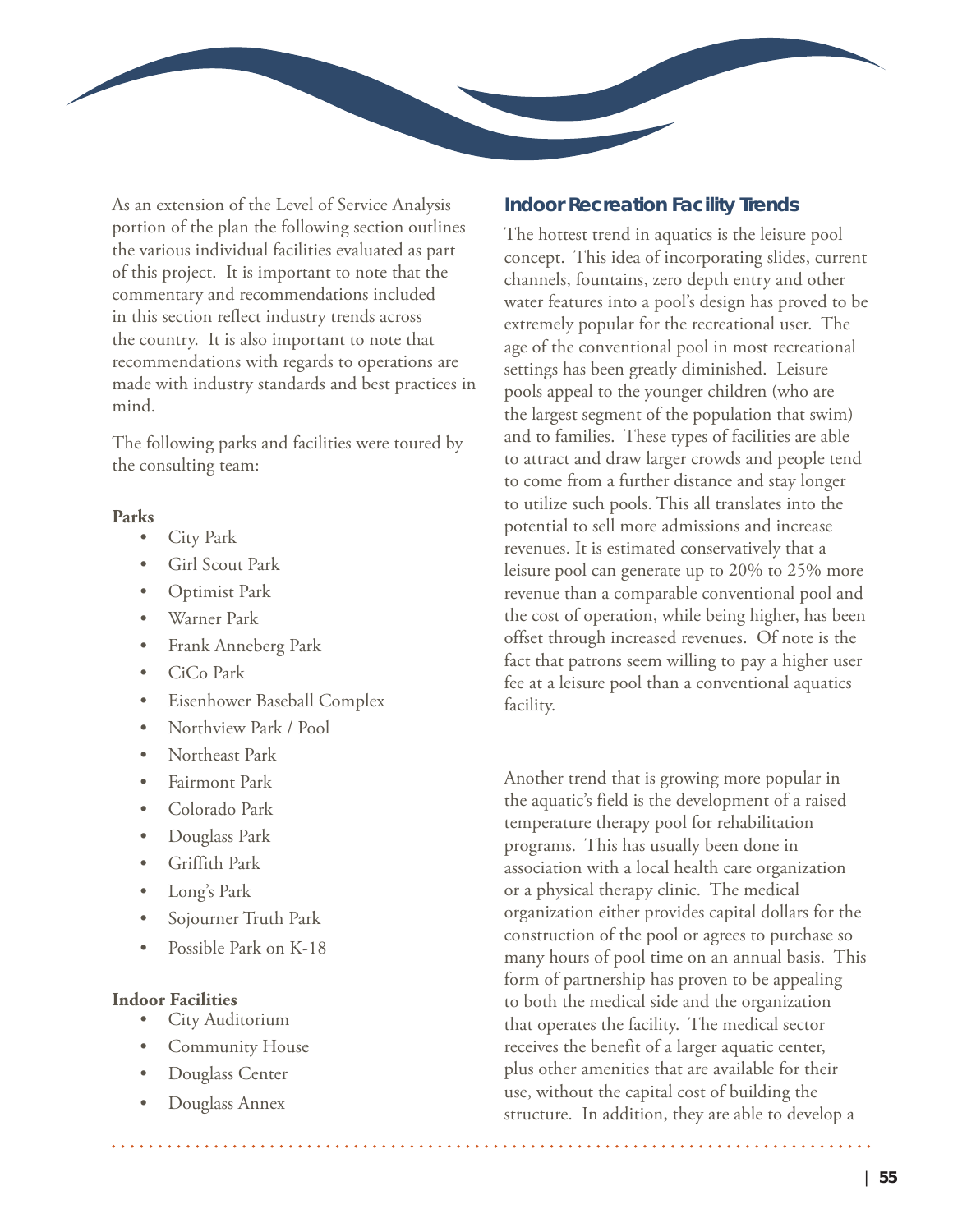

much stronger community presence away from traditional medical settings. The facility operators have a stronger marketing position through an association with a medical organization and a user group that will provide a solid and consistent revenue stream for the center. This is enhanced by the fact that most therapy use times occur during the slower mid-morning or afternoon times in the pool and the center.

Despite the recent emphasis on recreational swimming and therapy, the more traditional aspects of aquatics (including swim teams, instruction and aqua fitness) remain as the foundation for many aquatic centers. The life safety issues associated with teaching children how to swim is a critical concern in most communities and competitive swim team programs through USA Swimming, high schools, and other community based organizations continue to be important. Aqua fitness, from aqua exercise to lap swimming, has enjoyed strong growth during the last ten years with the realization of the benefits of water-based exercise.

The multi-function indoor aquatic center concept of delivering aquatics services continues to grow in acceptance with the idea of providing for a variety of aquatics activities and programs in an open design setting that features a lot of natural light, interactive play features and access to an outdoor sundeck. The placing of traditional instructional/competitive pools, with shallow depth/interactive leisure pools and therapy water, in the same facility has been well received in the market. This idea has proven to be financially successful by centralizing pool operations for recreation service providers and through increased generation of revenues from patrons willing to pay for an aquatics experience that is new and exciting. Indoor aquatic centers have been instrumental in developing a true family appeal

for community-based facilities. The keys to success for this type of center revolve around the concept of intergenerational use in a quality facility that has an exciting and vibrant feel in an outdoor like atmosphere.

Also changing is the orientation of aquatic centers from stand-alone facilities that only have aquatic features to more of a full-service recreation center that has fitness, sports and community based amenities. This change has allowed for a better rate of cost recovery and stronger rates of use of the aquatic portion of the facility as well as the other "dry side" amenities.

Due to the increasing recreational demands there has been a shortage in most communities of the following spaces:

- **Gymnasiums**
- Pools (especially leisure pools)
- Weight/cardiovascular equipment areas
- Indoor running/walking tracks
- Meeting/multipurpose (general program) space
- Senior's program space
- Pre-school and youth space
- Teen use areas
- **Fieldhouse**

As a result, many communities have attempted to include these amenities in public community recreation facilities. With the growth in youth sports and the high demand for school gyms, most communities are experiencing an acute lack of gymnasium space. Weight/cardiovascular space is also in high demand and provides a facility with the potential to generate significant revenues.

The success of most recreation departments is dependent on meeting the recreational needs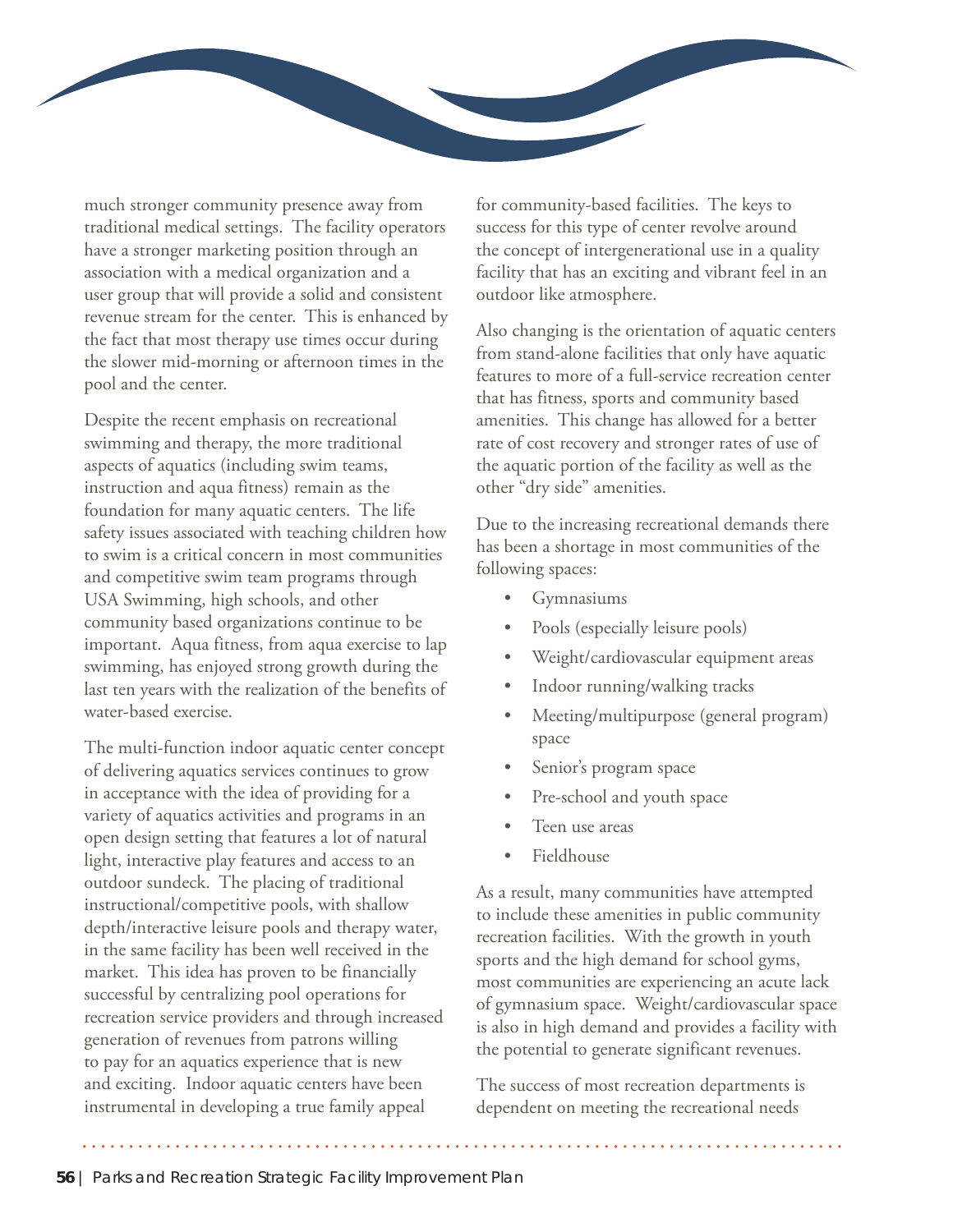

of a variety of individuals. The fastest growing segment of society is the senior population and meeting the needs of this group is especially important now and will only grow more so in the coming years. Indoor walking tracks, exercise areas, pools and classroom spaces are important to this age group. Marketing to the younger more active senior (usually age 55-70) is paramount, as this age group has the free time available to participate in leisure activities, the desire to remain fit, and more importantly the disposable income to pay for such services.

Youth programming has always been a cornerstone for recreation services and will continue to be so with an increased emphasis on teen needs and providing a deterrent to juvenile crime. With a continuing increase in single parent households and two working parent families, the needs of school age children for before and after school child care continues to grow as does the need for preschool programming.

As more and more communities attempt to develop community recreation facilities the issues of competition with other providers in the market area have inevitably been raised. The loudest objections have come from the private health club market and their industry voice IHRSA. The private sector has vigorously contended that public facilities unfairly compete with them in the market and have spent considerable resources attempting to derail public projects. However, the reality is that in most markets where public community recreation centers have been built, the private sector has not been adversely affected and in fact in many cases has continued to grow. This is due in large part to the fact that public and private providers serve markedly different markets. One of the other issues of competition comes from the non-profit sector (primarily YMCA's but also JCC's, and others), where the market

is much closer to that of the public providers. While not as vociferous as the private providers, the non-profits have also often expressed concern over public community recreation centers. What has resulted from this is a strong growth in the number of partnerships that have occurred between the public and non-profit sector in an attempt to bring the best recreation amenities to a community.

#### **Recreation Facilities Market Orientation:**

Based on the demographic makeup of the service areas and the trends in indoor recreation amenities, there are specific market areas that need to be addressed with such community facilities. These include:

#### **General:**

- *• Drop-in recreation activities*: Critical to the basic operation of any community center is the availability of the facility for drop-in use by the general public. This requires components that support drop-in use and the careful scheduling of programs and activities to ensure that they do not dominate the center and exclude the drop-in user. The sale of annual passes and daily admissions, potential strong revenue sources for a center, requires a priority for drop-in use.
- *• Instructional programming*: The other major component of a community center's operation is a full slate of programs in a variety of disciplines. The center should provide instruction for a broad based group of users in a number of program areas. The primary emphasis should be on teaching basic skills with a secondary concern for specialized or advanced instruction.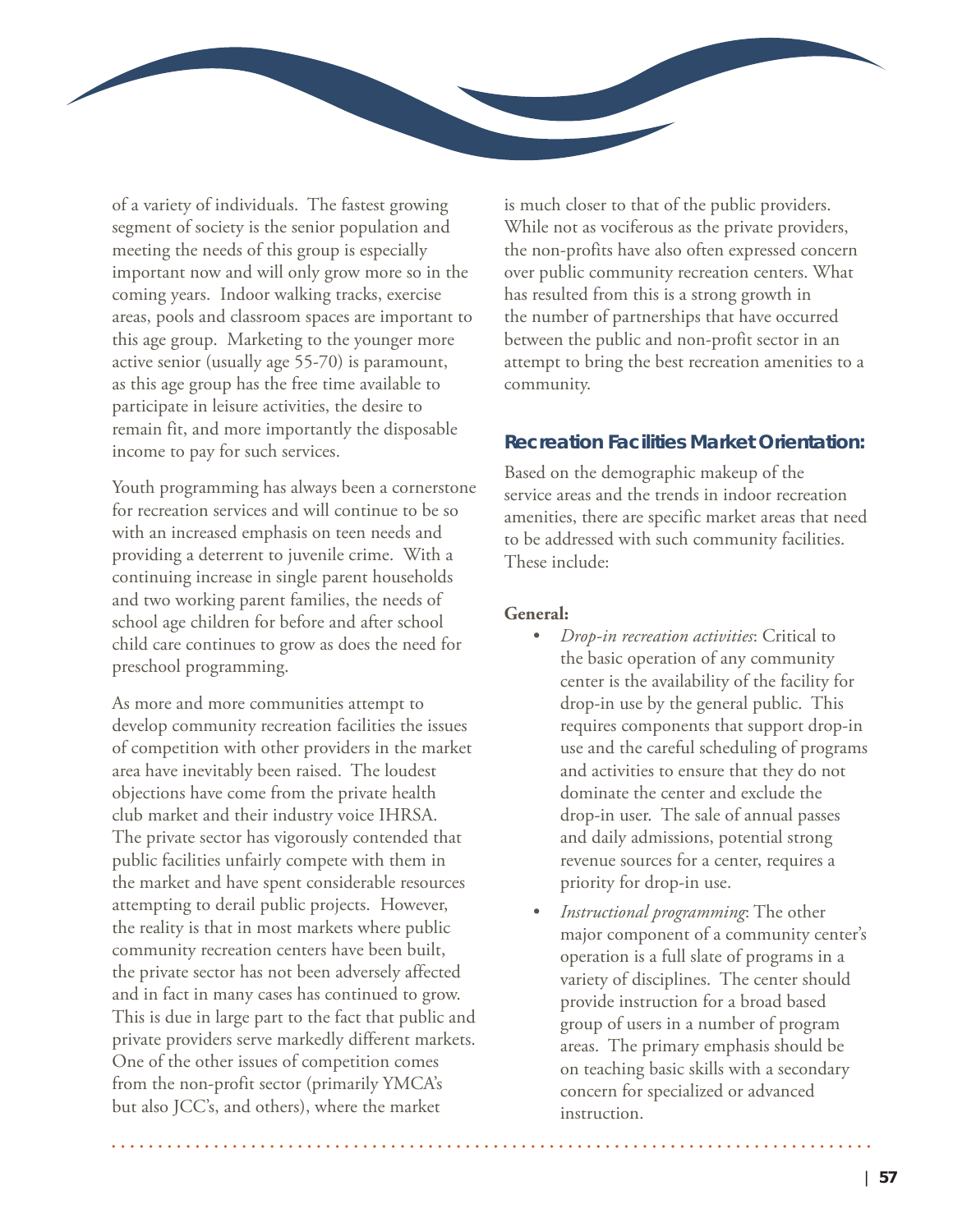

- *• Special events*: There should be a market for special events including kid's birthday parties, community organization functions, sports tournaments and other special activities. The development of this market will aid significantly in the generation of additional revenues and these events can often be planned for before or after regular operating hours or during slow use times of the year. Care should be taken to ensure that special events do not adversely impact the everyday operations of the center.
- *• Community rentals*: Another aspect of a center's operation is providing space for rentals by civic groups or organizations as well as the general public. Gyms and multi-purpose rooms can be used as a large community gathering space and can host a variety of events from seminars, parties, receptions, arts and crafts sales and other events. It is important that a welldefined rental fee package is developed and the fee schedule followed closely. Rentals should not be done at the expense of drop-in use or programming in the center.
- *• Social welfare programs* An emerging area for many centers is the use of space for social service activities and programs. Special population activities, teen and senior assistance programs, childcare and other similar uses are now common in many facilities.

#### **Specific market segments include:**

*• Families*: Within most markets an orientation towards family activities is essential. The ability to have family members of different ages participate in a variety of activities together or individually, is the

challenge.

- *• Pre-school children*: The needs of preschool age children need to be met with a variety of activities and programs designed for their use. From drop-in childcare to specialized pre-school classes, a number of such programs can be developed. Interactive programming involving parents and toddlers can also be beneficial. It is significant that this market usually is active during the mid-morning time frame, providing an important clientele to the facility during an otherwise slow period of the day. For parents with small children who wish to participate in their own activities, babysitting services are often necessary during the morning and early evening time slots.
- *• School age youth:* Recreation programming has tended to concentrate on this market segment and this age group should be emphasized at a center as well. This group requires a wide variety of programs and activities that are available after school, during the summer, or during weekend hours. Instructional programs and competitive sports programs are especially popular, as well as drop-in use of the facility.
- *• Teens*: A major focus of many community center projects is on meeting the needs of teenagers in the community. There is a great debate among recreation providers throughout the country on how to best provide recreation programming for this age group. Some believe that dedicated teen space is required to meet their needs while others find that it is the activities and approach that is more important. Serving the needs of this age group will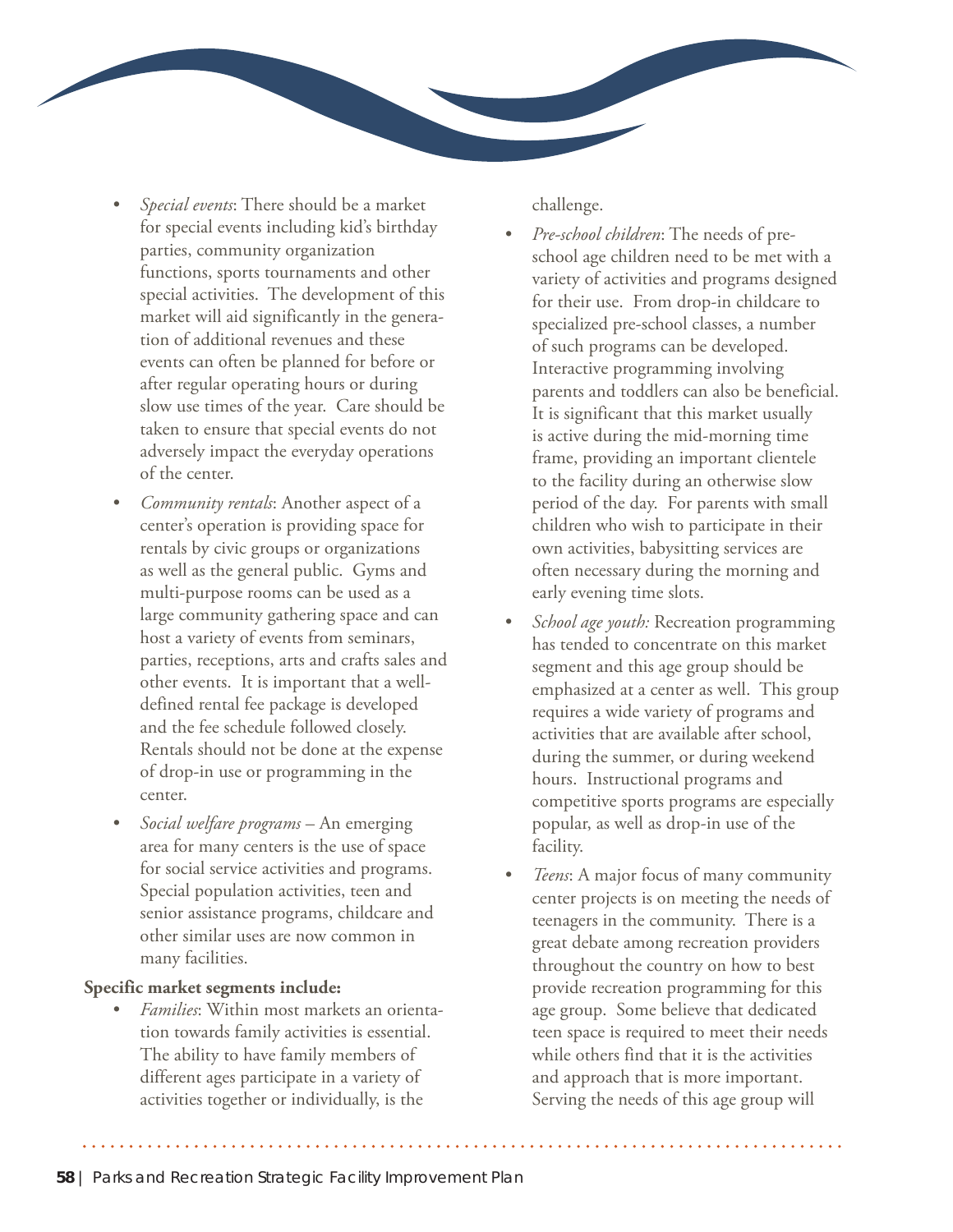

often require the use of many areas of the center at certain "teen" times of use.

- *• Seniors*: As the population of the United States and the service areas continue to age, continuing to meet the needs of an older senior population will be essential. As has been noted, a more active and physically oriented senior is now demanding services to ensure their continued health. Social programs as well as weight training and cardiovascular conditioning have proven to be popular with this age group. Again, the fact that this market segment will usually utilize a facility during the slower use times of early to mid-day also is appealing. Providing services for this age group should be more of a function of time than space.
- *• Business/corporate*: This market has a variety of needs from fitness/wellness and instruction, to recreation and social. The more amenities and services that can be offered at one location the more appeal there is to this market segment. The business community should be surveyed to determine their specific needs and expectations.
- *• Special needs population*: This is a secondary market, but with the A.D.A. requirements and the existence of a number of recreation components, the amenities will be present to develop programs for this population segment. Association with health care providers and/or other social service agencies will be necessary to fully reach this market.
- *• Special interest groups:* This is a market that needs to be explored to determine the use potential from a variety of groups. These could include school functions, social

service organizations and adult and youth sports teams. While the needs of these groups can be great, their demands on a center can often be incompatible with the overall mission of the facility. Care must be taken to ensure that special interest groups are not allowed to dictate use patterns for the center.

While no national metrics currently exist to quantitatively track participation rates of disc golf, the City of Manhattan has an increasing number of disc golf users. Anecdotal evidence and discussions with disc golf user groups suggest this as an emerging trend in Manhattan. Disc golf is a low impact, inexpensive facility investment that can be successfully integrated into natural areas and open green spaces within park lands.

#### **Outdoor Facility Trends**

Many communities are not only making investments in their indoor facility inventory, but investments in their outdoor facilities as well. The following outlines trends on a national level with various outdoor facility types and offerings.

#### **Natural Areas:**

Specific to parks, there is still the traditional idea and value to having open natural areas that members of the community can access. In many cases these nature parks are stand alone facilities that individuals can drive to. However, there is also a movement to incorporate natural spaces into active parks. Regardless of the method by which these spaces are preserved it is not uncommon for there to be an interconnected trail system that ties into the community or a regional system. These parks typically include directional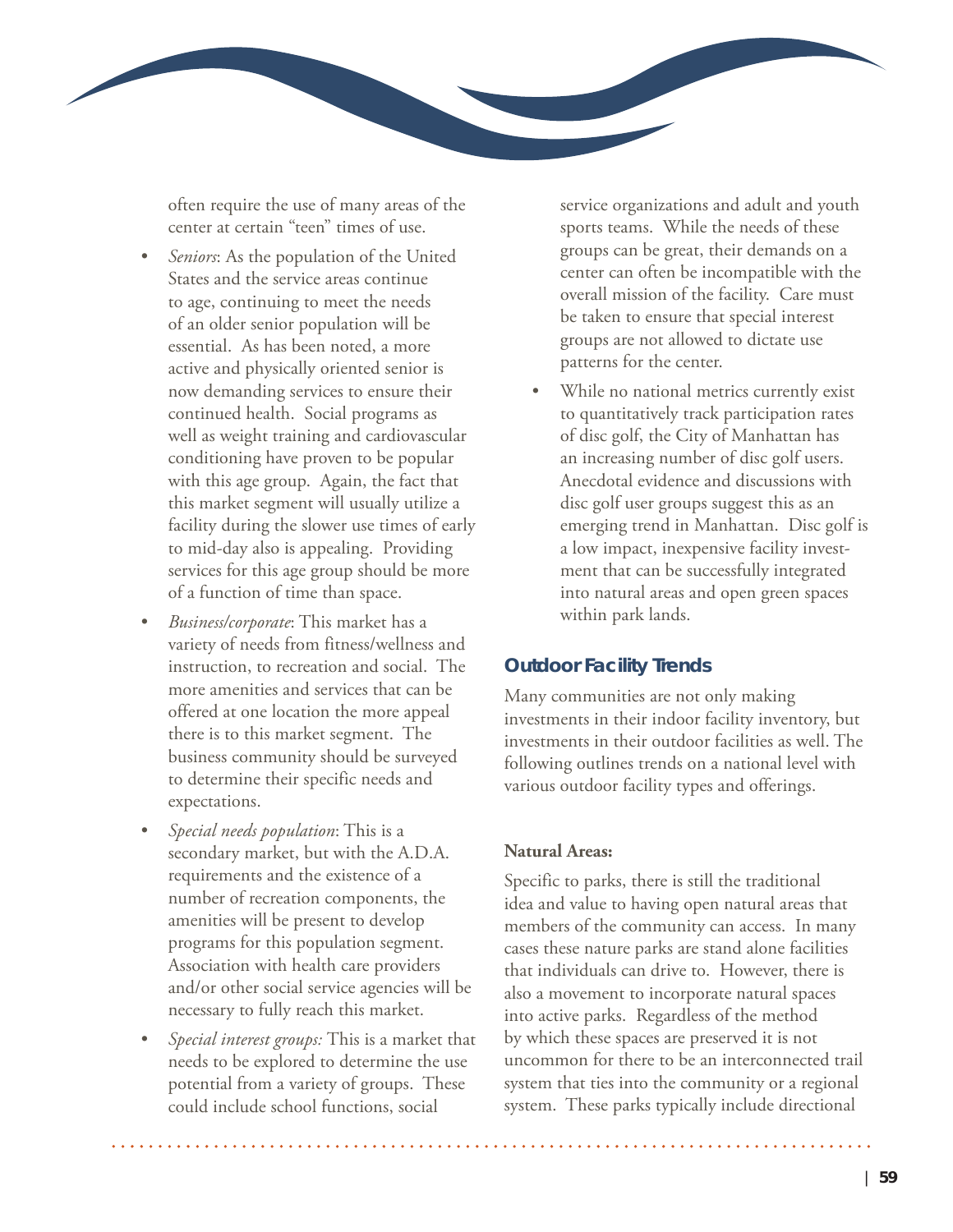signage and identify various plant species. It is also common that throughout the park there is signage that identifies natural habitats of plants and/or animals. The maintenance requirements of these parks is relatively low outside of the trail systems and these are typically referred to as a community asset.

#### **Green Space:**

It is not uncommon to find green space within a natural area. Green spaces are areas that require more maintenance/mowing than previously referenced natural areas. They are mowed on a more frequent basis. These spaces typically move with the topography of the land so as to include changes in grade along with flat spaces. These green space areas are typically not graded so as to provide optimal flat, field-oriented playing spaces. When grading is done in these areas it is to accommodate trails or incorporate other outdoor spaces such as an amphitheater. Along with natural areas, green spaces are a community asset and used by both active and passive recreation participants.

#### **Shelters:**

It is common to find shelters within most parks regardless of their designation. Many agencies will identify a range of shelter sizes that they then distribute throughout their park system. Shelters typically have an area close by with either permanent BBQ facilities or flat pad where individuals can bring their own grill. It is more and more common that shelters are outfitted with electricity. It is also common to find permanent restroom facilities in close proximity to the shelter.

#### **Diamonds & Rectangles:**

Without a doubt diamonds (baseball, softball, etc.) and rectangles (football, lacrosse, soccer, etc.) continue to grow in popularity and are common topics of discussion in developing parks, regardless of the level of park. It is important to note that the demand is increasing in particular in the area of practice fields. In addition to growing in popularity the level of expectations are growing as it relates to the level of care that is expected out of these facilities. The natural tendency is for agencies to try and make their diamonds and rectangles as multi-purpose as possible, but the demand is to have specific facilities for specific sports. This can become particularly challenging if an agency is land locked and has limited ability to acquire new property.

A common approach that agencies are taking to address the concept of multi-purpose and accommodating as many groups as possible is the incorporation of synthetic turf fields within the community inventory. It is also important to note that this approach is being done for both diamonds and rectangles. The benefits of the synthetic turf field is that it increases the "shoulder seasons" of sports that use these fields. Participants can get on the surface immediately after most weather conditions and not have to worry about damaging the playing surface for the remainder of the season, as is the case with a natural playing surface. While the shoulder seasons are increased and subsequently the demand is addressed there remains several challenges with a synthetic turf surface. The first challenge is the initial upfront cost of the surface. The second challenge is the longevity of the surface, which varies by manufacturer from 8-15 years, and the financial burden of replacement. There is still a significant amount of debate as to whether a synthetic surface is cheaper to operate than a natural grass surface. While the need for mowing is eliminated many professionals are recommending that the fields still be treated with chemicals so that weeds/plants do not grow in the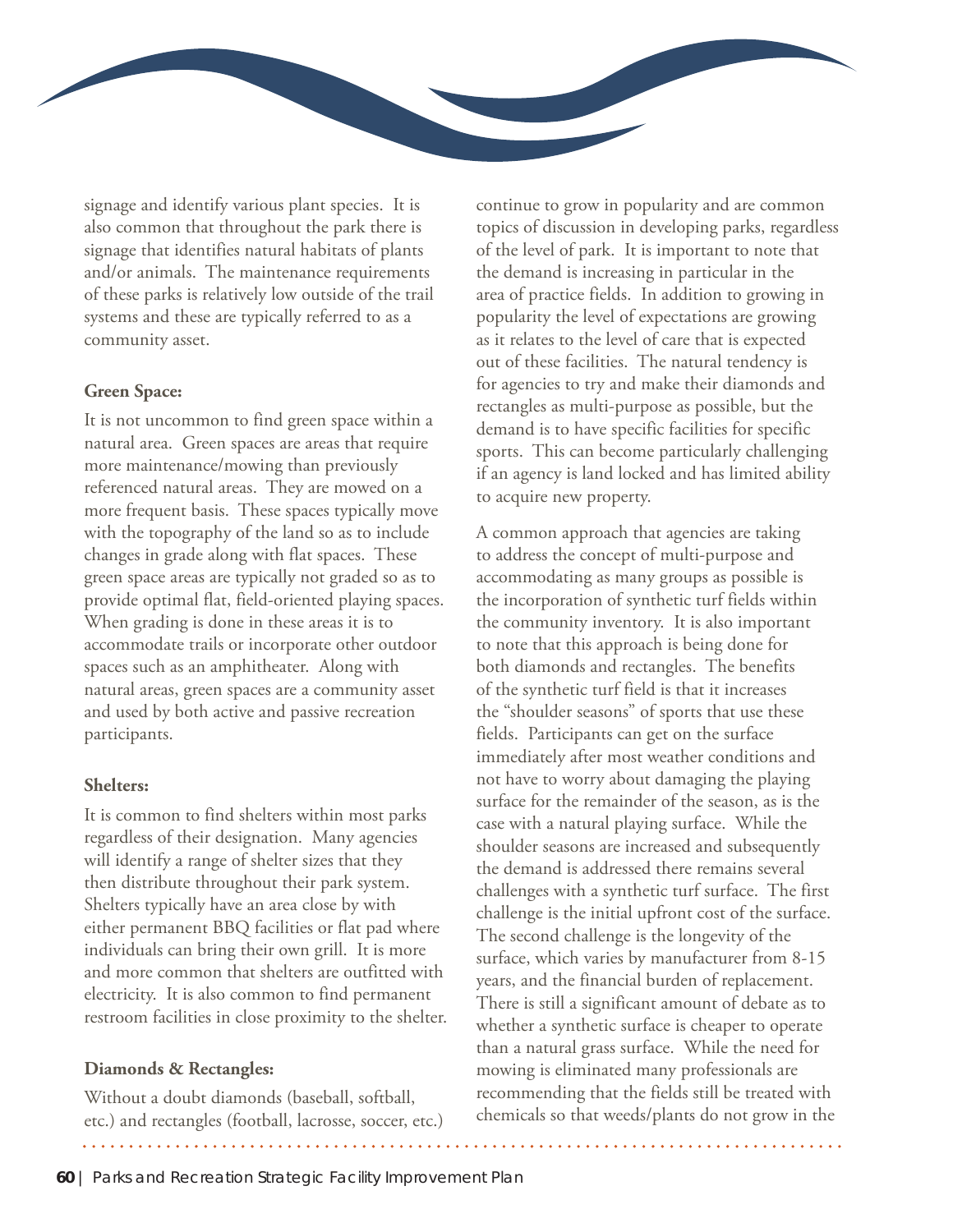

base of the playing surface. Additionally, because of the heat that is absorbed by the playing surfaces many professionals are actually watering the fields prior to use, simply to cool the surface.

In many instances when communities are completing a master plan process and diamonds and rectangles are inventoried an all-inclusive approach is taken. This all-inclusive approach means that not only are the fields that the local parks and recreation agency are responsible for are inventoried but so are the school district facilities, in particular if they are shared-use spaces. In comparison to natural areas and green space there is significantly more maintenance with diamonds and rectangles. In contrast to green space and natural areas, diamonds and rectangles can generate cash flow for the department in the form of rentals and tournaments. There is also the possibility with these spaces to generate a positive economic impact to the community.

It is common to find permanent restroom facilities that can serve a significant number of individuals along with permanent concessions in parks that house a significant number of diamonds and/or rectangles. It is also common with diamonds to see auxiliary facilities such as batting cages in close proximity.

#### **Level of Care:**

The level of care, or degree to which facilities, in particular diamonds and rectangles, are maintained is a typical topic of conversation. Many agencies have developed a standard to which they are willing to maintain these and other spaces. That standard may vary based upon whether a field is designated as a practice field or competition field, but the standard is adhered to. As the diamonds and rectangles are very often shared-used spaces between community

and school district, many communities take steps to align the standard between the two agencies. As this standard of care is developed, a newer trend emerges where some youth sports agencies are requesting a higher level. In many cases the agencies are taking the cost associated with higher level of care and re-charging the youth sports organization, or in some instances making the youth sports agency responsible for the maintenance and upkeep of the facility they use while not relinquishing scheduling or ownership of the piece of property.

#### **Trails:**

As many communities move towards the concept of being more environmentally friendly the topic of a walkable or bikeable community comes to the forefront. As such trails continue to gain in popularity across the country. It is important to note that trails can take many forms; from single width walking trails in nature areas to 8 foot wide paved trails. And while the single width trails in nature areas are still popular and prevalent in communities; wider, paved or stone dust, multi-purpose trails are pushing the increase in popularity. When these trails are being developed they can form a loop within a specific park, following stream ways to interconnect multiple parks and in some cases connect into larger county, regional or state-wide park systems.

Along with the increase in popularity of trails there is an increase in the pursuit of partnerships with trail development. There are multiple granting agencies that can provide funds for the acquisition of land and the development of trails. As it relates to partnerships those are being realized between government agencies to create larger trails systems or assist in the development and ongoing maintenance of the trail. A good example of this takes place in Johnson County,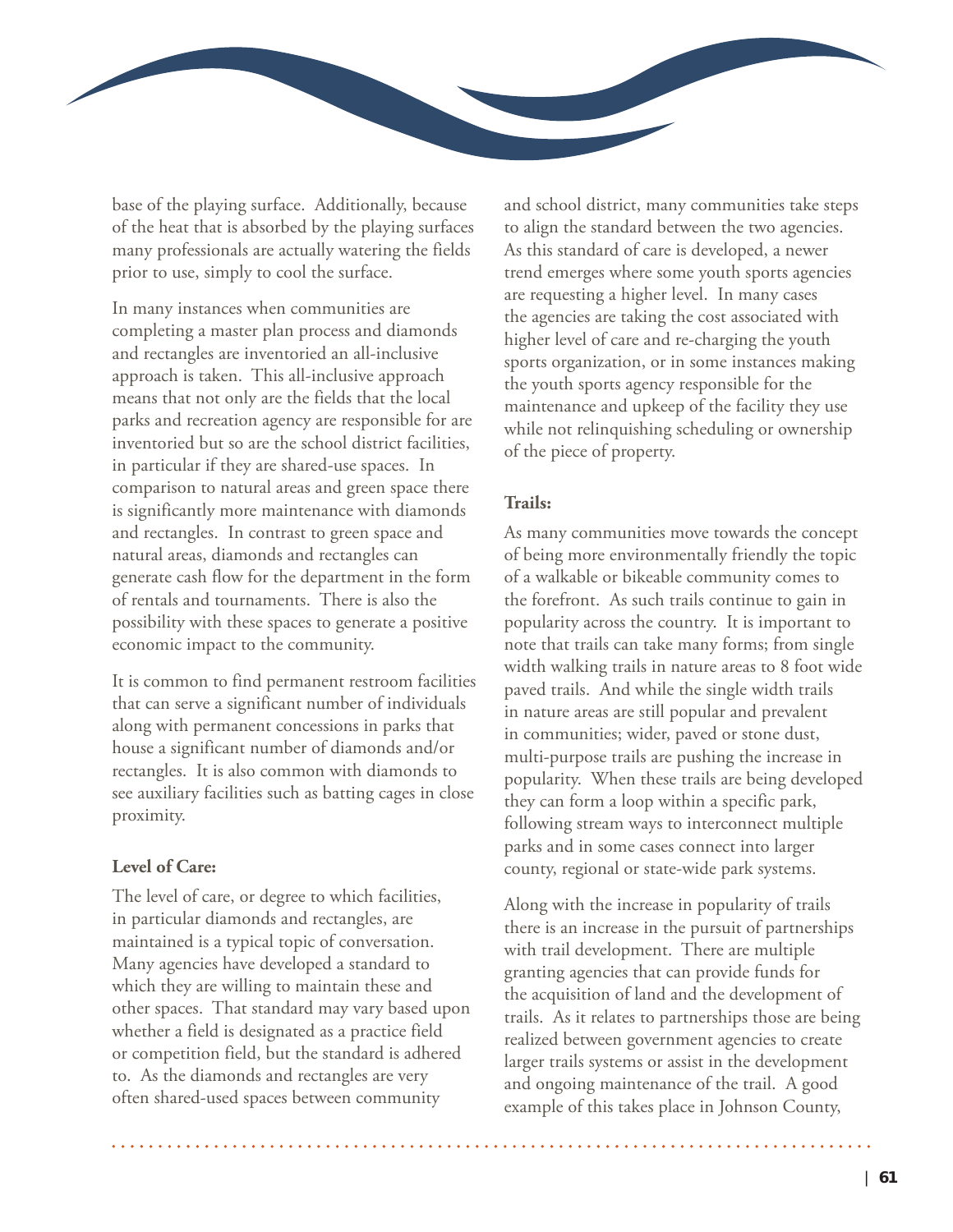

KS where the county looks to develop the trail system, sometimes on municipal land and subsequently the municipality assumes the maintenance of the trail.

Trails, depending upon their construction and material do take significantly more maintenance than natural areas or green space, but they have not risen to the level of diamonds and rectangles.

#### **Court Space:**

As parks are developed inclusion of court space within active parks remains a trend. That court space can vary and include, but not be limited to; tennis, basketball, hand ball, etc. Across the country many court spaces that are not being fully utilized are sometimes repurposed. A common repurpose of basketball or tennis courts is to develop them into a skate park. However, tennis is seeing a resurgence in popularity as the number of Baby Boomers move into retirement and participation in skateboarding continues a slow decline. These spaces typically require a level of maintenance similar to that of trails, mainly due to the surfaces that are employed and the need for resurfacing or patching.

#### **Inside-Out:**

A significant trend nation-wide is bringing traditional inside activities out into parks and open space. The movement of boot camp style of group exercise classes lends itself to using outdoor spaces; trails, green space and other. It is also common to see exercise groups forming and participating in activities like exercise walking and running. Some agencies have gone so far as to have morning Yoga classes in green space or nature areas. Clearly, the focus for the inside-out movement is on fitness, and that trend is going to continue and grow.

The following are impressions of the overall system specific to the City of Manhattan parks and facilities the consulting team had the opportunity to tour.

- The City has a significant collection of outdoor spaces, both active and passive. All of these spaces have curb appeal and appear to be fairly well maintained. From commentary provided by staff it also seems the facilities are well utilized by the public at large.
- There is a pre-existing relationship between the City / County and City / School District, as it relates to occupying and sharing spaces. That relationship appears to be healthy and at this time no parties want to see their respective relationship change. Based on national trends, the City will need to invest significant time and effort in maintaining the relationship with the school as the availability of those spaces for non-school programming appears to be dwindling.
- As it relates to indoor programming (in particular gymnasium space) the City is very dependent upon the School District. If the access to school district facilities went away the City's ability to program would be extremely limited.
- The only partnership that is evident with the University is the use of the University's indoor natatorium which houses 3 bodies of water; none are leisure oriented. The current natatorium is not located in close proximity to other student recreation services on campus. The consulting team learned that the University has a long term plan to relocate aquatics to be adjacent, and potentially incorporated into, their current facility. The School District